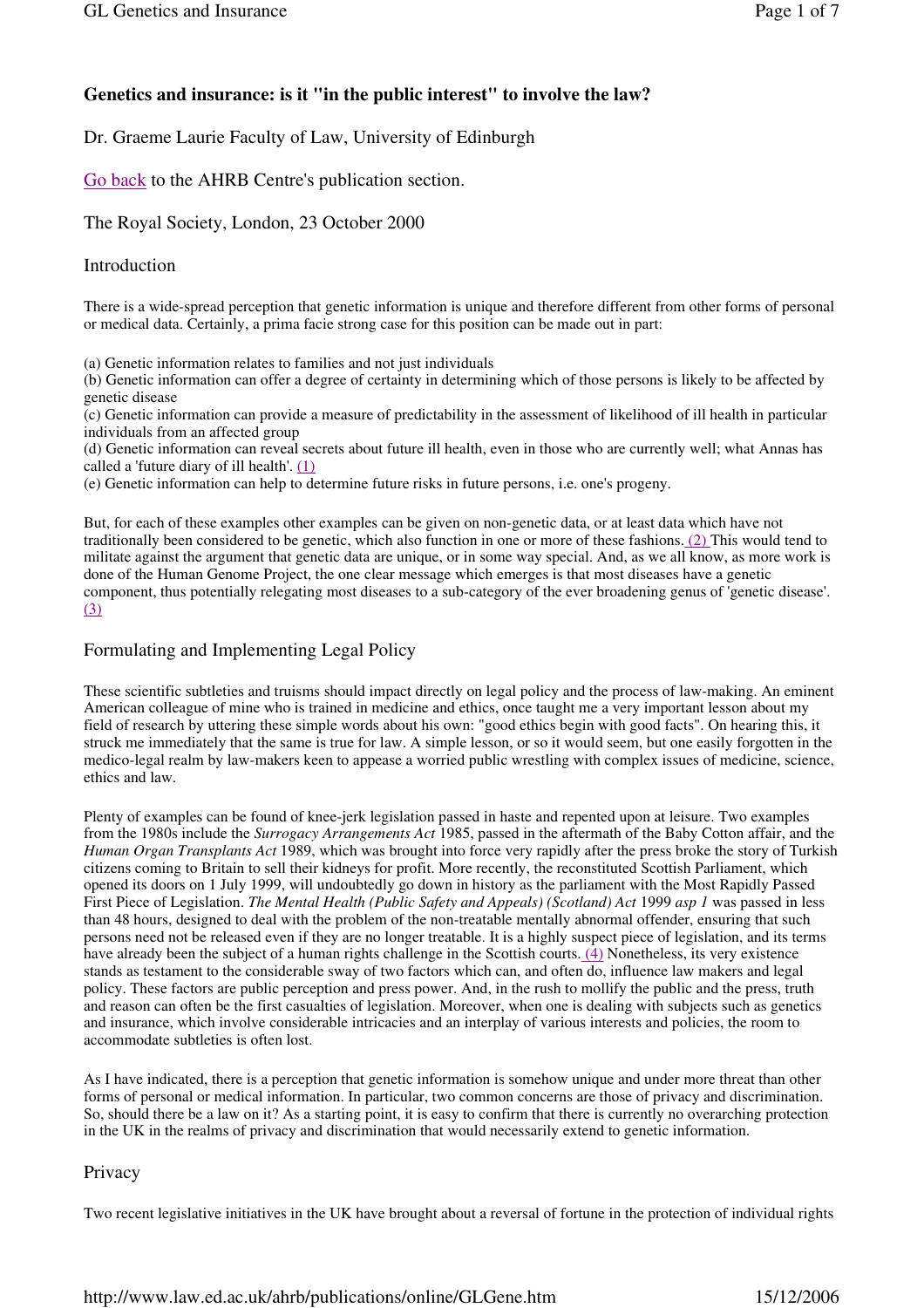and freedoms for British citizens as regards personal privacy.

The Data Protection Act 1998 lays down conditions under which all processing of personal data must be carried out, as well as providing for core rights for the subjects of such data and the maintenance of quality data standards. 'Personal data' is defined as 'data which relate to a living individual who can be identified - (a) from those data, or (b) from those data and other information which is in the possession of, or is likely to come into the possession of, the data controller'. (5) A 'data controller' is 'a person who (either alone or jointly or in common with other persons) determines the purposes for which and the manner in which any personal data are, or are to be, processed'. (6) Personal health data, including genetic data, are clearly caught by the provisions of this legislation. Indeed, they qualify as 'sensitive personal data' and as such receive more stringent protection, permitting processing only in limited circumstances, for example, with the explicit consent of the data subject. (7)

But, it is only with the coming into force of the Human Rights Act 1998, as of 2 October 2000, that British citizens have direct legal protection of their private lives for the first time ever. How far that protection will extend remains to be seen, for the 1998 Act merely provides a framework of human rights protection, and it falls to the judiciary to put flesh on the bones of that framework. Accordingly, the extent to which 'private life' will be protected, or indeed any of our human rights, will depend almost exclusively on the activism which our judges choose to exercise. Certainly, while there is much scope for development, (8) our courts will find no assistance from the jurisprudence of the European Court of Human Rights (ECHR) in the realm of genetics and the law, for the ECHR has never been called upon to assess the scope of the protection afforded to private life in a sphere such as this. Moreover, and most importantly, our human rights are protected only as against public authorities, not as against private individuals or private entities such as insurance companies, and therefore it might be argued that any protection which is forthcoming is inadequate in the context of genetics and insurance.

#### Discrimination

Anti-discrimination law in the United Kingdom is governed by three pieces of legislation: the Sex Discrimination Act 1975, the Race Relations Act 1976, and the Disability Discrimination Act 1995. The protection afforded against discrimination by the 1975 and 1976 Acts is restricted to their precise remits - that is, sexual or racial discrimination. Since many genetic conditions are sex-linked or affect particular ethnic or racial groups, differential treatment of afflicted individuals could amount to discrimination within the terms of these Acts, probably as examples of indirect discrimination. It is not clear, however, how successful such arguments would be, there being no cases on point. More opportunities for redress lie with the Disability Discrimination Act 1995 which is the first piece of UK legislation to deal directly with discrimination against disabled people. The Act outlaws discrimination in a wide range of fields such as employment, the provision of goods, facilities and services, the sale and let of property, education, and public transport. However, the question arises of whether the provisions of the Act extend to persons whose genome contains defective genes which do, or can have, a bearing on their future health. Persons who are already affected by a genetic condition clearly come within the definition of "disabled person", but what of a person who merely has a predisposition to ill health? The Act would seem to exclude such a person for it speaks of one who 'has a physical or mental impairment which has a substantial and long-term adverse effect on his ability to carry out normal day-to-day activities'. This means, by inference, that discrimination against persons who are currently asymptomatic but who have a predisposition to future ill-health is not unlawful under the Act. This disparity and the question of genetic testing were raised in the parliamentary debates, but the Minster in charge stated:

...except in a few well-publicised cases, genetic tests are not as yet a useful indicator of future actual disability. Their inclusion would open up the [Act] to large numbers of people who are clearly not, and may never become disabled...we cannot wander into a situation whereby, for some reason or another, potentially the entire population could claim protection under the [Act]. (9)

It is certainly true that genetic tests are by no means accurate at present, but that does not mean that such tests cannot be misused by employers and insurers, nor that they will not be used to exclude people from jobs and other services for irrelevant and irrational reasons. Legislation designed to outlaw discrimination on the grounds of disability should cover all forms of discrimination, whether the disability is actual or perceived, current or future. It is arguable that the provisions of the Act as they currently stand are inadequate and are potentially prejudicial to persons likely to develop genetic conditions later in life. The anomolies of the current provisions were summed up by Baroness Jay in the House of Lords,

The paradox which is possible in the present situation is that where genetic counselling, genetic testing and identifying genetic markers is potentially one of the most exciting and liberating developments in medical science at the end of the 20th century, if it becomes the case that people feel that identifying those markers in their own personal situation will lead to discrimination, they will be less likely to take advantage of those extraordinary scientific advances which may help their own condition and in which medical science may be able to help future generations of children. (10)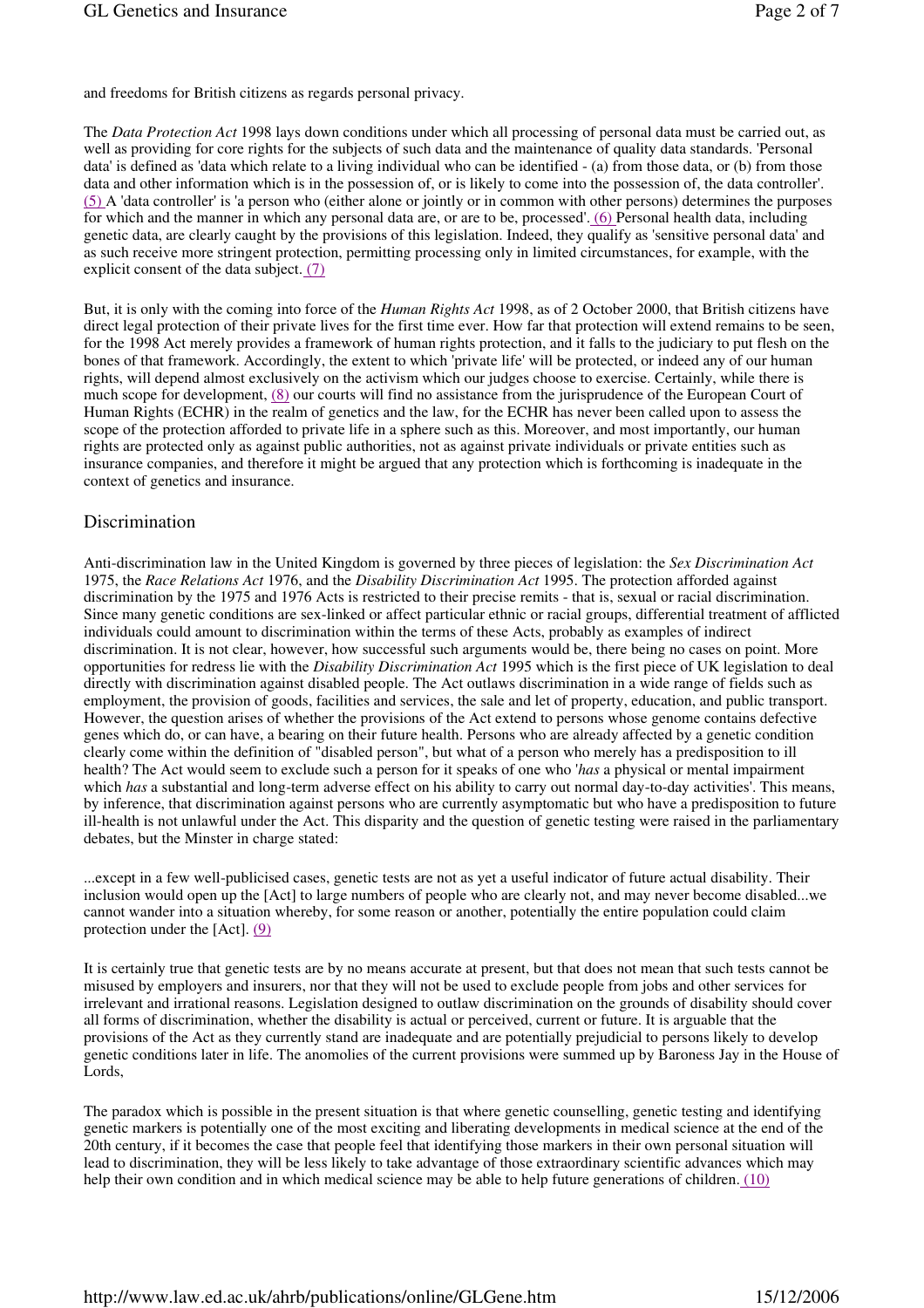## Addressing the Problems Using the Mechanism of Law

Thus far we have identified potential loopholes in the law. This we might take as confirmation of the legitimacy of concerns about potential misuses of genetic information. But none of this necessarily leads us to the conclusion that it should be for the law to address those concerns by focussing its attentions specifically on genetic information. There are a number of reasons why this is so.

### Genetic Exceptionalism: What is 'genetic information'?

It is far from clear that the case for genetic exceptionalism has been satisfactorily made out. While, as I have suggested, some have argued that our DNA acts as a 'future diary' revealing our genetic secrets in times to come, others have pointed to the difficulties of defining 'genetic information' in law, and in separating out what is genetic, and so deserving of special protection, from that which is not.  $(11)$  For example, Dutch insurers were recently accused of flouting a law prohibiting discrimination on the basis of genetic information. A study had showed that families in which hypercholoestrolaemia was prevalent had had difficulties in obtaining life insurance, despite the existence of legislation which prohibited direct questions about genetic information. The retort of the insurers was that no questions had been asked about hereditary conditions. They had simply asked if candidates had high cholesterol levels, classically a nongenetic question. (12)

The difficulty of drawing a clear distinction between different kinds of information seriously undermines the feasibility of law designed solely to protect genetic information. All personal data are worthy of respect and protection by virtue simply of the fact that they relate to an inherently private sphere of our lives. In the same way that each of us deserves respect as human beings possessed of human dignity, so too must that respect extend to intimate adjuncts of our personalities, such as personal information, whether it be genetic or not.

If, in the realm of privacy and insurance, the concern of the public relates to the security of information held by insurance companies, it is important to take cognisance of the fact that the Data Protection Act 1998 protects the general class of 'personal data'. Its terms are such that the protection afforded to information which could be used to identify blood relatives from genetic testing would also be extended to those relatives in respect of that information. (13) This would alleviate one potential concern that current laws do not adequately respond to the 'unique' circumstances of genetic information. This having been said, if these data do indeed relate to relatives within the terms of the Act, it should be noted that specific consent of those persons is required to hold the data, because health data are 'sensitive personal data' under the Act, requiring special security provisions. This could be problematic, in that the persons in question might not be easily identifiable or might withhold consent, thereby impacting on the interests of the proband. All will depends on how the terms of the Act are interpreted. For example, what does it mean when 'personal data' is defined as 'data which relate to a living individual who can be identified - (a) from those data, or (b) from those data and other information which is in the possession of, or is likely to come into the possession of, the data controller')?

While this piece of legislation does not exhaust the limits of privacy as a means to protect individual interests relating to one's genetic constitution (as I shall discuss presently), it does go a long way to guarding against abuses of personal data, in ways which do not require to rely on the dubious foundations of genetic exceptionalism. Such a broad, potentially overly inclusive protection for the class of personal data, is arguably preferable to a narrowly defined class of genetic information which would not only be difficult to delimit, but would also run the risk of excluding many forms of information that would deservedly require protection. We must be as wary of a surfeit of legislation, as we should of any instance of bad legislation.

## The Realities of Risk

How great is the need for laws to protect against misuses of genetic information? There are a number of ways that we can address this question. Indeed, two have already been mentioned: the public perception of abuse, and the role of the press. Certainly, a number of bodies have noted a concern among the public about the potential uses which the insurance industry, among others, might make of genetic data. For example, while the Human Genetics Advisory Commission went out of its way in its 1997 report on genetics and insurance to praise the ABI for introducing The Genetic Testing Code of Practice, (14) the Commission also noted a strong sense of unease among the public about the potential uses to which the industry might put genetic information. Similarly, the Human Genetics Commission has been asked by the Government to examine the position in respect of genetics and insurance, without any clear steer on its own policy in this area, largely because of the apparent air of concern among the public. Interestingly, however, a number of surveys, both at home and abroad, have found very little evidence of discriminatory practices in insurance . (15) The question then becomes this: if good law should flow from good facts, what should we take from the fact that there is precious little evidence of discrimination in the context of genetics and insurance? Of course, such a lack of evidence does not obviate the risk of abuse in the future, but it should lead us to question whether there is a role for the law in attempting to preempt potential abuses. A member of the Australian judiciary once famously said that the law was destined to remain behind medicine, bringing up the rear and limping a little. This was stated in a spirit of disappointment, as if the law was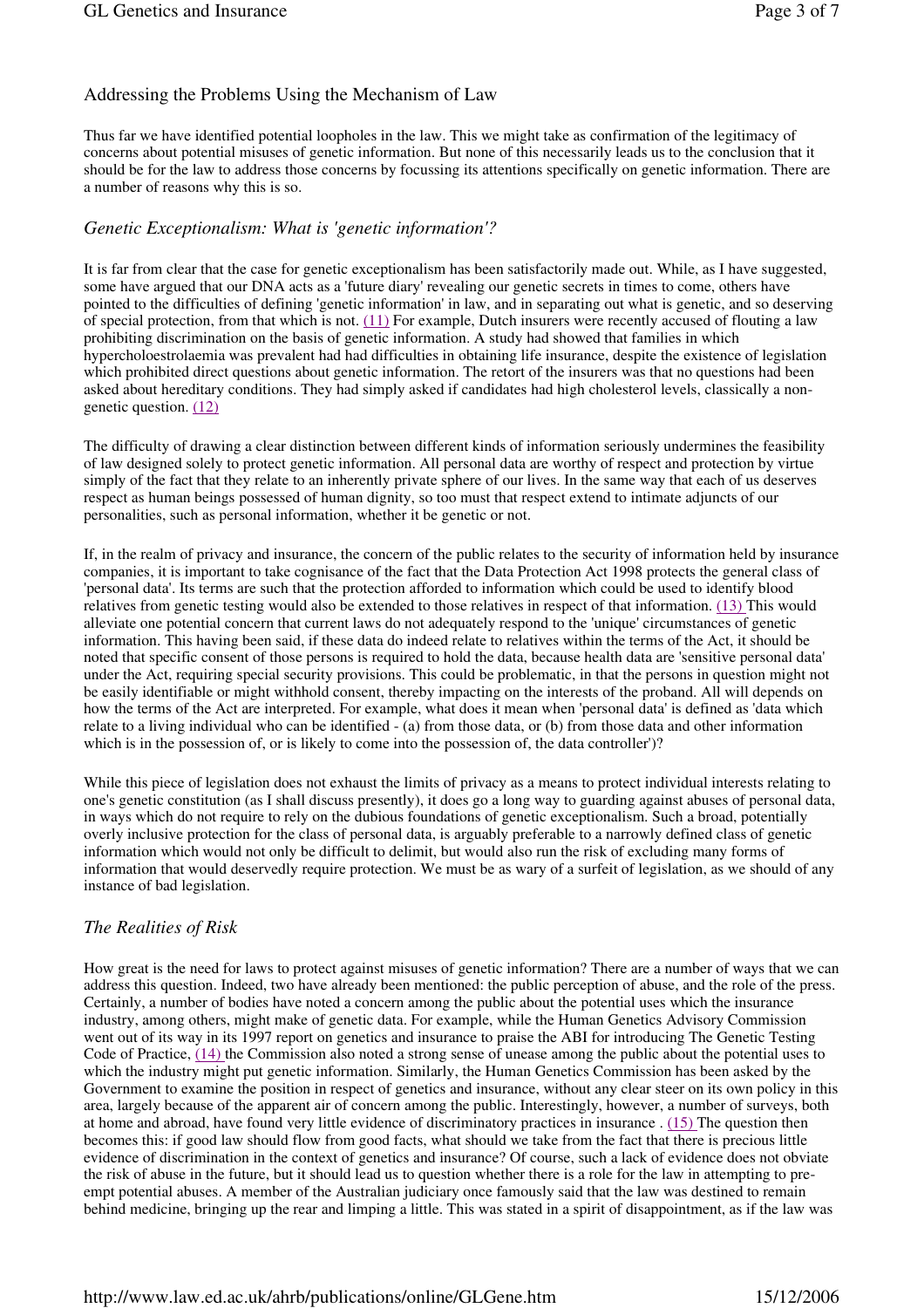failing to respond adequately to advances. But I would suggest that oftentimes a position at the rear can be advantageous, especially if, as in this case, common sense has prevailed, as would seem to be the case with the ABI's response to the advent of genetic testing. Taking a back seat, surveying the lie of the land, and reflecting on the range of issues at stake will ultimately make for much better legislation, if this is thought to be desirable at all. Legislation designed to pacify misplaced or unfounded concerns is a sham, and can only serve to fuel the fires of discontent.

#### A Balance of Interests: What is Discrimination Anyway?

Discrimination refers to differential treatment between groups of people or individuals for irrelevant or irrational reasons. Mere differential treatment between groups or individuals in se is not discrimination. Moreover, the ethical principle of justice which dictates that we should all be treated equally, does not require that we should all be treated the same. While that might appear like legalistic sophistry, the point is that it is not discrimination to differentiate between groups or individuals for valid or appropriate reasons.

The focus of this paper is the public interest. My over-arching question is whether it is in the public interest for the law to intervene in the context of insurance and genetics. In order to know what is in the public interest, we must know which interests are at stake. These are relatively straight forward in the present context. For the prospective insured, personal interests of privacy, respect and non-maleficence are in the balance. Taken individually, these interests are private to each of us, but collectively there is a strong public interest that prospective insured persons are generally treated fairly and with respect. From the insurer's perspective, it is primarily financial interests which are in issue, and in a business which is driven by the assessment and minimisation of risk, it is not to the financial advantage of the insurer to undertake unduly bad risks. But, here too public interests are also at stake, in that a high instance of adverse selection among insured persons will only serve to push up the premiums for the general body of insured. Crucial, then, to the assessment of risk for insurers is information. By the same token, the protection of information is vital to the security of individual interests. Issues of legitimacy of access and control therefore arise.

This tussle of public interests is best resolved in the pursuit of balance: public interest v. public interest. In seeking that balance the legitimacy of each set of interests should always be open to question. But, once a prima facie case has been made, the aim should be to strike the best balance possible between the range of interests involved. Thus, for example, following on from what has already been said about the weakness of the case for genetic exceptionalism, a strong case can be made that genetic data which already exist can legitimately be seen as relevant to the assessment of insurance risk. In the same way that other medical tests can produce statistically significant data about future risk, so this might be true of genetic tests. I have, therefore, little problem with the approval by the Genetics and Insurance Committee on 13 October 2000 of the use of test results for Huntington Disease in the assessment of life insurance. (16) Such a cautious and casuistic approach is based on good facts and goes a long way to addressing concerns against abuse. Moreover, this approach operates without the intervention of law, and for that it should be lauded.

The main counter-argument to this approach is that people will be deterred from seeking those tests which might ultimately be used for insurance purposes. But this argument can equally be applied to tests for heart disease, high blood pressure and a plethora of other conditions which are not normally seen as being genetic in nature. Apart from the obvious difficulty of trying to determine who has not acted in any given set of circumstances, I am unaware of any serious evidence which would suggest that the public has been unduly deterred from seeking information about its health in these non-genetic circumstances for fear of the impact which this knowledge might have on later insurance assessment. And, even if there is a real risk of people being deterred from taking genetic testing, I am unconvinced that the best way to deal with this problem is to instigate legislation which denies the insurance industry access to that information. In particular I have two concerns with that approach. First, I do not think that individual interests in protecting existing genetic knowledge are sufficiently great to outweigh completely the interests of the insurance industry in gaining access to actuarially significant information. Second, any such law would perpetuate the fallacy about the uses to which genetic knowledge might be put. It would blur the distinction in the minds of the public between legitimate and illegitimate uses of genetic information for insurance purposes, and would affirm a case for genetic exceptionalism which is ill-founded. We should seek to educate, not legislate.

### Promoting Privacy: The Limits of Law?

You might imagine that as a lawyer I would be disheartened by the prospect of imposing limits on the reach of law. But as a lawyer trained in the discipline of medical law - a discipline which is informed as much by ethical discourse as it is by legal doctrine - I long ago came to realise that law is not always the answer. Certainly, law is not our only option, and the reality is that a multi-layer approach to most social problems and dilemmas is usually called for. While law can form part of that overall strategy, we should be wary about making it our first port of call, for often solutions are to be found in subtle balances of interests and nuances of approach, and the law's heavy-handed style can make it is too crude a tool with which to crack the particular nut.

But my overall message is not one to exclude law, but rather to explore all of the options before we resort to law. And, as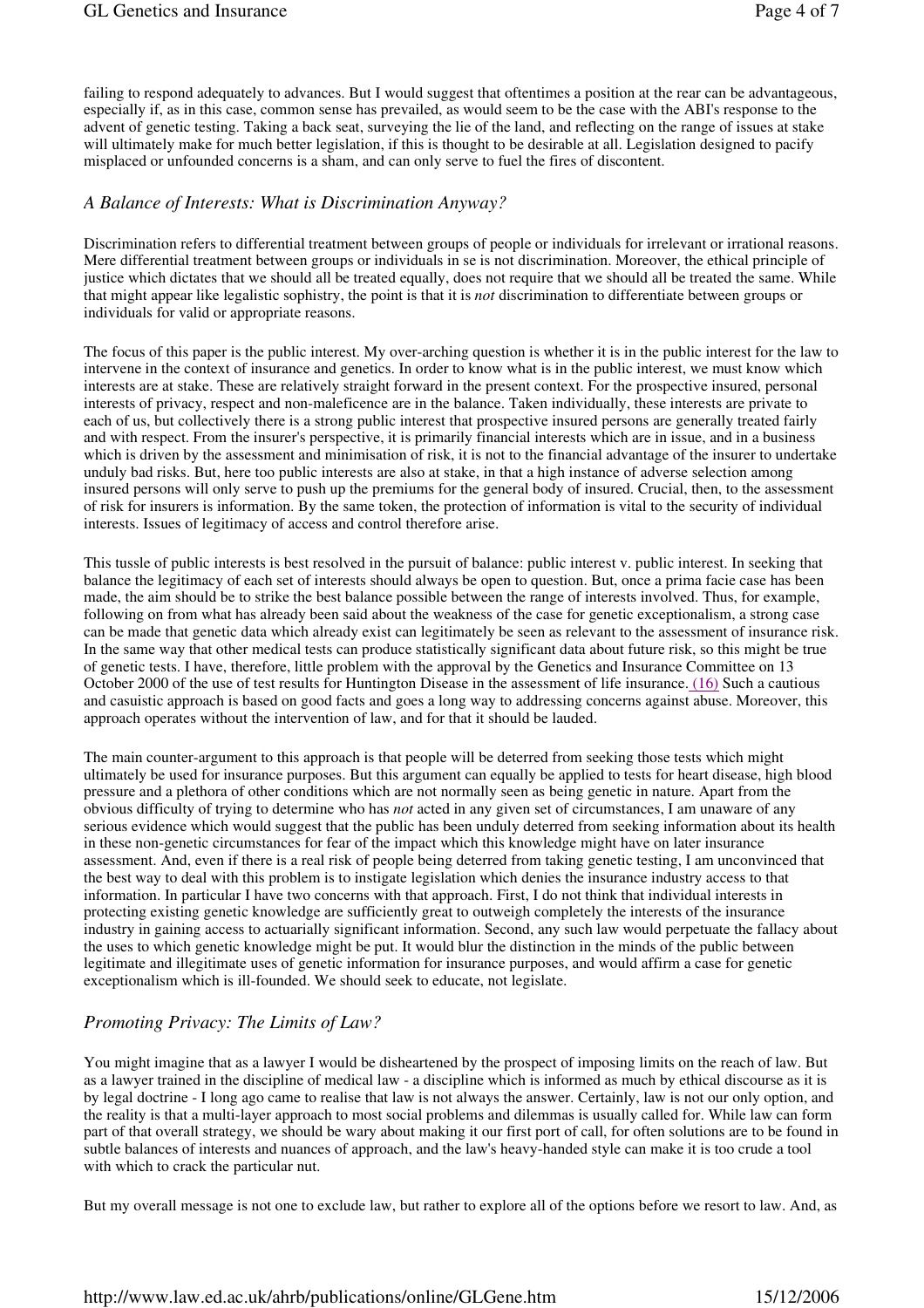a final consideration, I would like to examine an area which I think has been under-explored to date, but it is one which has important consequences for how we view the balance of interests which are at stake in the context of genetics and insurance, and indeed, how we might perceive the role of the law in the future.

Up until now I have discussed the legitimacy of permitting the insurance industry to have access to existing genetic information; that is, to genetic test results which already exist. The main thrust of my argument has been that it is difficult to make an argument for treating genetic information as a special case, for in most ways it fits very neatly into the existing paradigm which governs access to personal health information. Thus, for example, the general doctrine of uberrima fides which governs the insurance contract requires that any information which might have a material bearing on the decision to grant insurance should be disclosed. This would apply equally to genetic information, however that might be defined. Moreover, the decision to seek such information through testing is likely to have been one taken by the individual unfettered by other considerations and free from coercive forces. In other words, it will have been a free choice and an exercise of individual autonomy.

But what of a request to seek genetic testing for insurance purposes? How legitimate would this be in the balance of interests? I would like to make a final argument along three lines. First, this would be an illegitimate request, for it would be to tip the balance too much in favour of the insurance industry. Second, it is a position which need not necessarily be restricted to genetic testing. Third, the basis of this argument has not been fully explored in the discourse surrounding the appropriateness of our social and legal responses to advances in genetic science. It is time that we do so.

#### A Right Not to Know

Why would it be illegitimate to request prospective insured persons to undergo testing? I would submit that such a request interferes too greatly with the core set of interests which individuals have in their selves and the control to which they are entitled over their private lives. Unlike a request to know information which already exists, a request to undergo testing generate new information. (17) Moreover, it does so for reasons which are not necessarily, or even at all, those of the individual concerned. In fact, it is done largely to further the financial interests of the insurance industry. (18) Yet once this information is known, it can never be unknown. It becomes, and remains, a part of the individual's life. And, in many cases, there will be a strong possibility that this new knowledge will reveal information about future ill-health. The impact of this discovery on the psychological integrity of the individual can be very significant. I have argued elsewhere, for example, about the possibility of causing psychological harm by burdening people with information which forces them into a period of self-reflection and self-reassessment which they would not otherwise have experienced. Knowledge of future genetic disease can lead directly to what the Danish Council of Ethics has called morbidification: 'the notion of falling victim to some inescapable fate through knowledge about risk of disease'. (19) This can affect the way people feel about themselves, as well as the way they treat their children and the way they view future progeny, all of whom may or may not be afflicted by disease. Indeed, there is some evidence to suggest that there is a tendency for people who are given knowledge of risk of disease to behave as though disease is already present, especially when that knowledge is about a child. Thus, for example, in 1974 the Swedish government abandoned a nationwide screening programme of newborns for alpha1-antitrypsin deficiency because follow-up studies showed that more than half of the families with affected children suffered adverse psychological consequences, some of which continued for 5 to 7 years. (20) Many asymptomatic children were 'victimised', in the sense that they were treated by their parents as though already ill. Consider too, a recent international study which has shown that the suicide rate among persons given a positive genetic test result for Huntington disease was 10 times higher than the US average. (21)

The conclusion to draw is that one should not assume that it is always in a person's best interests to know information about their genetic constitution. In certain circumstances, there may be a stronger interest not to know.

This argument is not restricted simply to genetic information, although in certain cases of highly predictive conditions, the impact might be all the more significant compared with other genetic or medical tests. But, if any special cases is to be made, it should not be for the general class of genetic information, but rather for highly predictive kinds of information, be it genetic or otherwise. (22) Moreover, it may mean that we should revisit the legitimacy of requests by insurers that candidates undergo general medical examinations, for here too information is generated which has potentially devastating implications for individual interests.

I am arguing here for recognition of a right not to know. The existence and nature of such a right has scarcely been explored in the literature relating to genetic information, or indeed, in relation to personal medical information. Yet, it is a right which I believe requires full consideration. To do so will help us better understand the full range of interests at stake when dealing with personal health information, and genetic information more particularly. Moreover, it can help to inform the possible role for the law. I would argue that at present there is no viable means in law to protect this sort of right. It cannot be protected by the right to choose, because the right to choose requires informed choice, and this 'right' is all about not knowing. Likewise, it cannot be protected by the law of confidentiality. Confidentiality is concerned with keeping information about you away from third parties, this 'right' is concerned with keeping information about you away from you yourself. Finally, the Data Protection Act 1998 does not help because it is concerned solely with information which already exists. I have argued elsewhere that, in fact, this right is an aspect of the privacy interests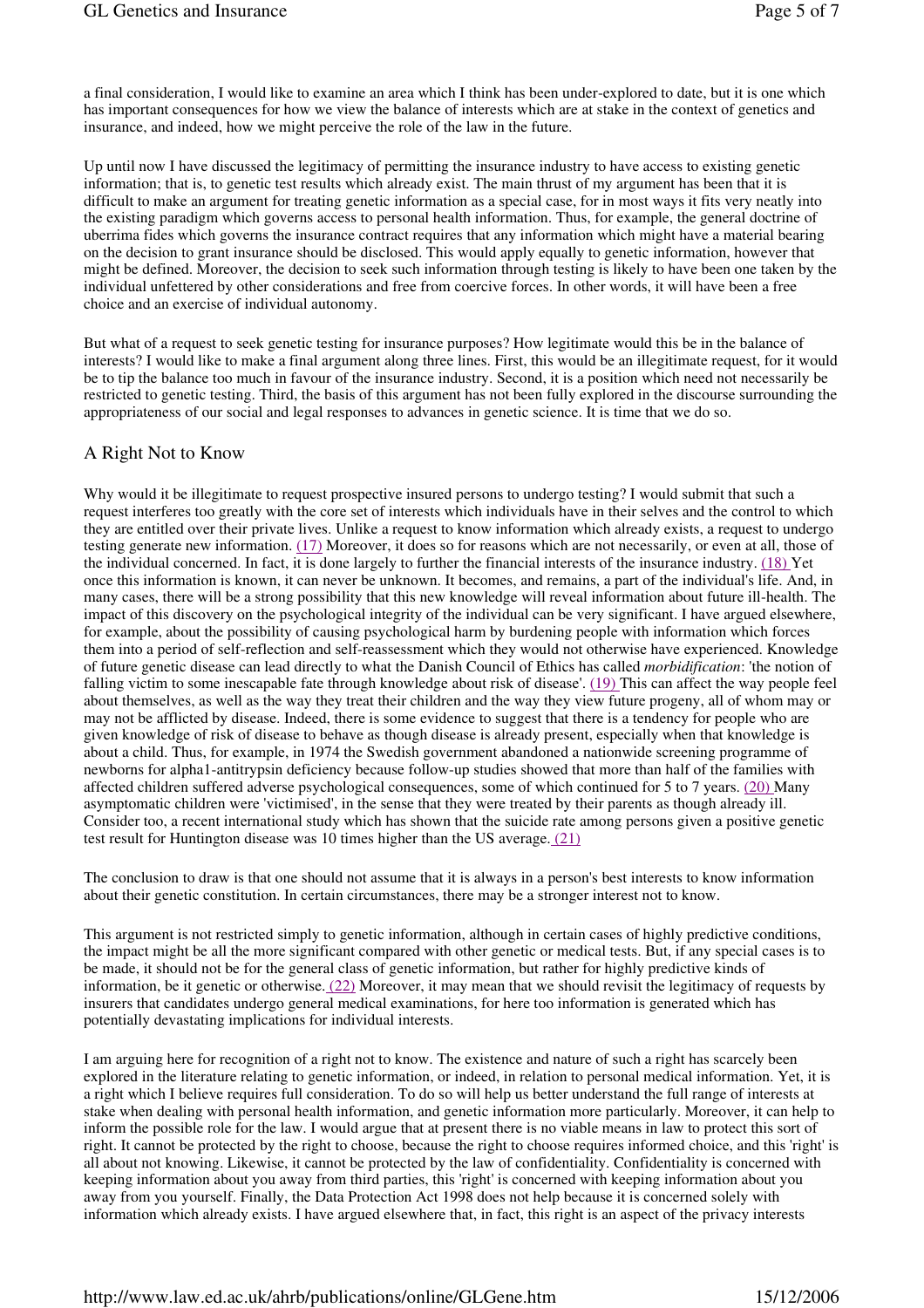which each of us has an a human being possessed of rights. (23) To date, however, they have not received full recognition in law. In keeping with the general thrust of my argument, it might be the case that there will be no need to reach that point. The mere introduction of this argument into the discourse might suffice to ensure that the 'right' is duly respected. Indeed, already the insurance industry is at pains to point out that it is primarily concerned with gaining access to existing genetic information, and not that which is yet to be known. However, should we ever find ourselves in the position that access is sought to private information which is in the realms of the unknown, I would offer these arguments as a means of striking the balance that, I believe, represents the best way forward in dealing with the complex issues and interests which surround genetics, ethics and the law.

#### Conclusion

Like most social constructs, insurance is a cultural phenomenon. The same is true of the law. Thus, our task is to match the most appropriate legal response with the way in which insurance operates within our culture. Our solution, then, will not be universalisable, and indeed, it might not involve the law at all. But, it is the responsibility of all of us to ensure that the solution that we arrive at is the most apposite for the culture in which we live.

[2] For example, as the report 'Genetics and Health' points out: '[h]igh cholesterol levels [are] known predictors of cardiovascular disease, and high blood pressure of cerebrovascular disease risk...without recourse to genetic testing familial aggregation [is] discernible not only in the monogenetic disorders but also in a range of common disorders including heart disease, cancers and diabetes', see The Nuffield Trust, Genetics and Health, May 2000. The report notes that some commentators have suggested that '[I]f special levels of protection were required then it should be in respect of monogenic disorders of high penetrance and not genetic information in general, whether that information came from the results of testing or from other sources'.

[3] As the Chair of the US Task Force on Genetic Information and Insurance has said: 'Genetic information is special because we are inclined to treat it as mysterious, as having exceptional potency or significance [and] not because it is different in some fundamental way from all sorts of information about us.'

[4] Anderson and Others. v. The Scottish Ministers and the Advocate General for Scotland, 16 June 2000.

[5] See, s.1(1) of the Data Protection Act 1998.

 $[6]$  ibid.

[7] ibid, s.2.

[8] the European Court of Human Rights and its Commission have interpreted Article 8 very widely to include not merely a right to control personal information (Niemietz v. Germany (1992) Series A vol. 251-B), but also protection of interests relating to physical and moral integrity (X and Y v. The Netherlands (1985) Series A vol.91), the freedom to develop one's personality (Gaskin v. UK (1989) Series A vol. 160), and to establish and maintain personal relationships (Beldjoudi v. France (1992), Series A, vol. 234-A).

[9] Hansard, H.C., Volume 257, col. 887.

[10] Hansard, H.L., Volume 564, col.1713.

[11] Contrast Annas, 'Genetic Privacy: There Ought to Be a Law' (1999) 4 Tex. Rev. L. & Pol. 9 and Rothstein, 'Why Treating Genetic Information Separately is a Bad Idea' (1999) 4 Tex. Rev. L. & Pol. 33.

[12] Sheldon, T.; 'Dutch Insurers Flouting Law on Genetic Disease', (2000) 320 BMJ 826.

[13] If relatives are identifiable from genetic test results of a patient, together with other information held by the data processor, or readily available to her, then the data generated from the test would also, arguably, be personal data of the relatives.

[14] Human Genetics Advisory Commission, The Implications of Genetic Testing for Insurance, (1997).

[15] See, for example, Paul Billings et al., Discrimination as a Consequence of Genetic Testing', 50 Am. J. Hum. Gen 476 (1992); Joseph Alper et al., Genetic Discrimination and Screening for Hemochromatosis, 15 J. Pub. Health Pol. 345 (1994); Lisa Geller et al., Individual, Family and Social Dimensions of Genetic Discrimination: A Case Study Analysis, 2 Sci. Eng. Ethics 71 (1996); Lawrence Low et al., Genetic Discrimination in Life Insurance: Empirical Evidence from a Cross-sectional Survey of Genetic Support Groups in the UK, 317 Brit. Med. J. 1632 (1998).

[16] Department of Health, 'Committee Announces Decision on Use of genetic test Results for Huntington's Disease by Insurers', see http://www.doh.gov.uk/genetics/gaichuntington.htm

[17] Contrast such specificity of knowledge with general abstract knowledge, such as family history. It is sometimes claimed that a family history is simply genetic information in a different guise, and therefore that a genetic test result is no different to a known family history. Yet, family history is abstract knowledge that has been tainted by bad or failing memories, lack of accurate data about why someone has become ill or died, and by an absence of understanding about the pattern of disease in a family pedigree. In contrast, genetic test results can offer a high degree of specificity, both in terms of predicting the likelihood of disease in other family members and in terms of putting flesh on the bones of a suspicion that has heretofore been unconfirmed. Specific information brings with it a number of realities that can include a degree of "certainty" about future ill-health or even the mode and manner of one's own death. These realities can impact an individual's self-perception in ways that family history cannot, for, with the latter, one has the comfort of having lived with an abstract threat that has always manifested to someone else.

<sup>(1)</sup> See generally Annas, GJ and Elias, S. 'Gene Mapping: Using Law and Ethics as Guides', OUP, 1992.